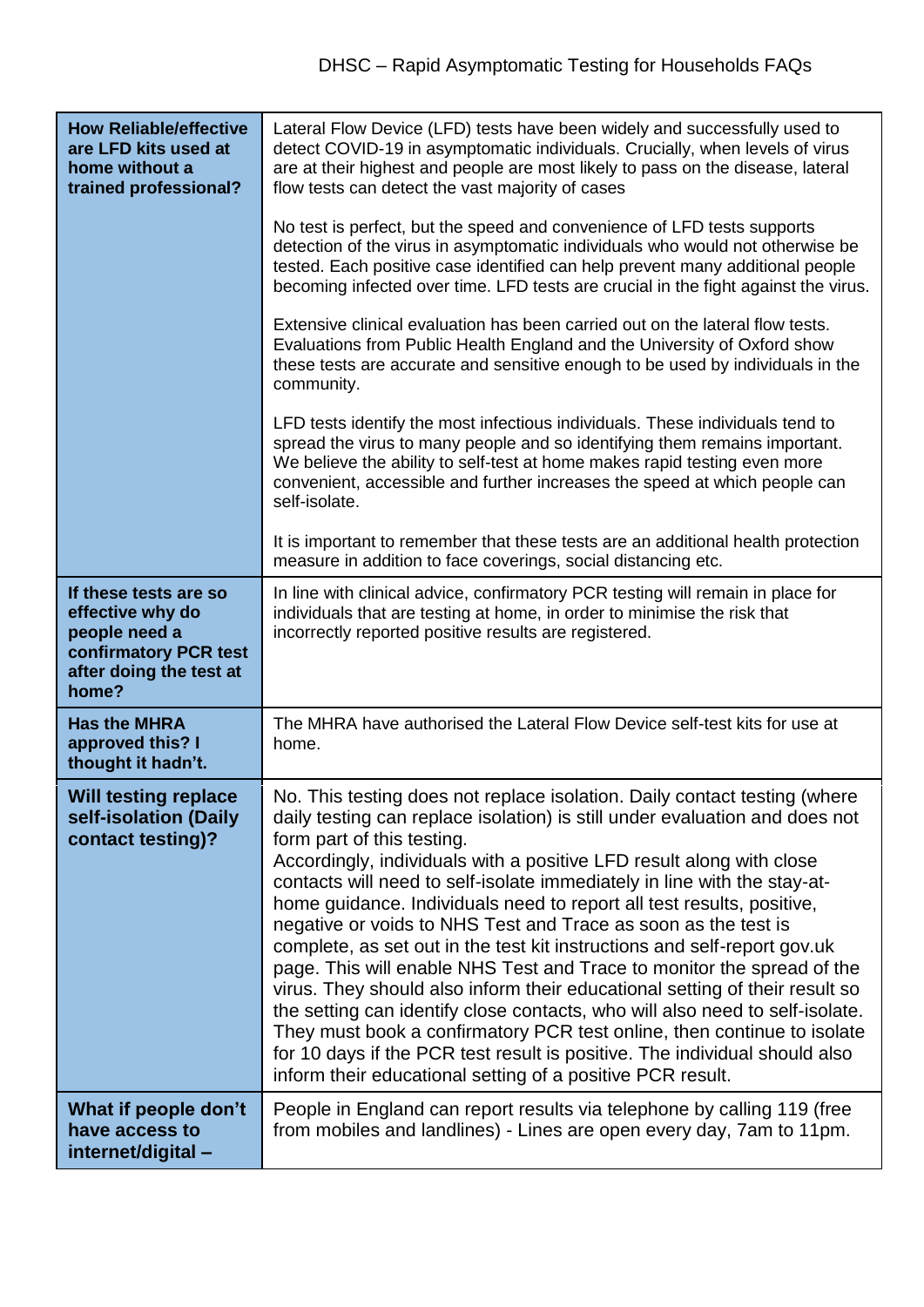| how will they report<br>results?                                                                       |                                                                                                                                                                                                                                                                                                                                                                                                                                                                                                                                                                                                                                                                                                                                                                                                                                                                                                                                                                                                                          |
|--------------------------------------------------------------------------------------------------------|--------------------------------------------------------------------------------------------------------------------------------------------------------------------------------------------------------------------------------------------------------------------------------------------------------------------------------------------------------------------------------------------------------------------------------------------------------------------------------------------------------------------------------------------------------------------------------------------------------------------------------------------------------------------------------------------------------------------------------------------------------------------------------------------------------------------------------------------------------------------------------------------------------------------------------------------------------------------------------------------------------------------------|
| Will there be<br>training to help<br>individuals do the<br>test properly?                              | All of the information needed to allow an individual to participate in<br>testing will be included in the instructions. Detailed information on how to<br>self-swab and use the at home LFD tests can be found in the following<br>resources:<br>'instructions for use' handbook (v 1.3.2)<br>$\bullet$<br>'how to' guide<br>$\bullet$<br>YouTube video series covering a 'step to step guide<br>$\bullet$<br>to covid-19 self-testing'                                                                                                                                                                                                                                                                                                                                                                                                                                                                                                                                                                                  |
| <b>How will</b><br>households and<br>childcare/support<br>bubble members<br>receive the home<br>tests? | We are encouraging households and childcare/support bubble members<br>to get asymptomatic tests twice a week, which can be done through the<br>following channels:<br>Individuals who are households/support bubbles of children and<br>also cannot work from home, may have access to onsite<br>workplace testing and should enquire with their employer.<br>Attend their local community testing site, which can be found via<br>$\bullet$<br>their council website or the gov.uk postcode<br>checker: https://www.gov.uk/find-covid-19-lateral-flow-test-site<br>Rapid lateral flow self-test kits can be collected from more than<br>$\bullet$<br>500 local and regional test sites. Find the nearest at www. find-<br>covid-19-rapid-test-sites.maps.test-and-trace.nhs.uk Test sites<br>are open for the collection of tests from 13:30-19:00, seven days<br>a week.<br>For those who cannot access these options a new online<br>$\bullet$<br>ordering service has a supply of test kits for home delivery. visit |
| <b>How will school</b><br>staff and pupils get<br>access to tests?                                     | www.gov.uk/order-coronavirus-rapid-lateral-flow-tests<br>Primary staff are able to collect home tests from their schools to enable<br>them to test twice weekly.<br>Secondary staff are able to get twice-weekly testing in school at the<br>moment, but will be able to collect test kits for home testing in the<br>coming week<br>Secondary pupils will have access to on site testing on their return to<br>school. After 3 tests 3-5 days apart, they will be supplied with home test<br>kits to continue twice weekly testing at home.                                                                                                                                                                                                                                                                                                                                                                                                                                                                             |
| <b>How can the tests</b><br>be returned?                                                               | The vast majority of tests used are lateral flow devices which give a<br>result in around 30 minutes minutes. As such, there is no need to return<br>these devices. Once a test is complete, the device can be disposed of<br>as domestic waste.<br>Where a confirmatory PCR test is delivered by post, you should ideally<br>post the completed test kit through a priority post-box no later than 1<br>hour before last collection. Weekend collection times may differ from<br>weekdays. Do not take your test on a bank holiday, take it on the<br>following day instead, so it can be collected on time.<br>To check collection times at your nearest Royal Mail priority postbox:<br>1. Go to Royal Mail: services near you<br>2. Click the 'Show my nearest priority postboxes' tickbox                                                                                                                                                                                                                           |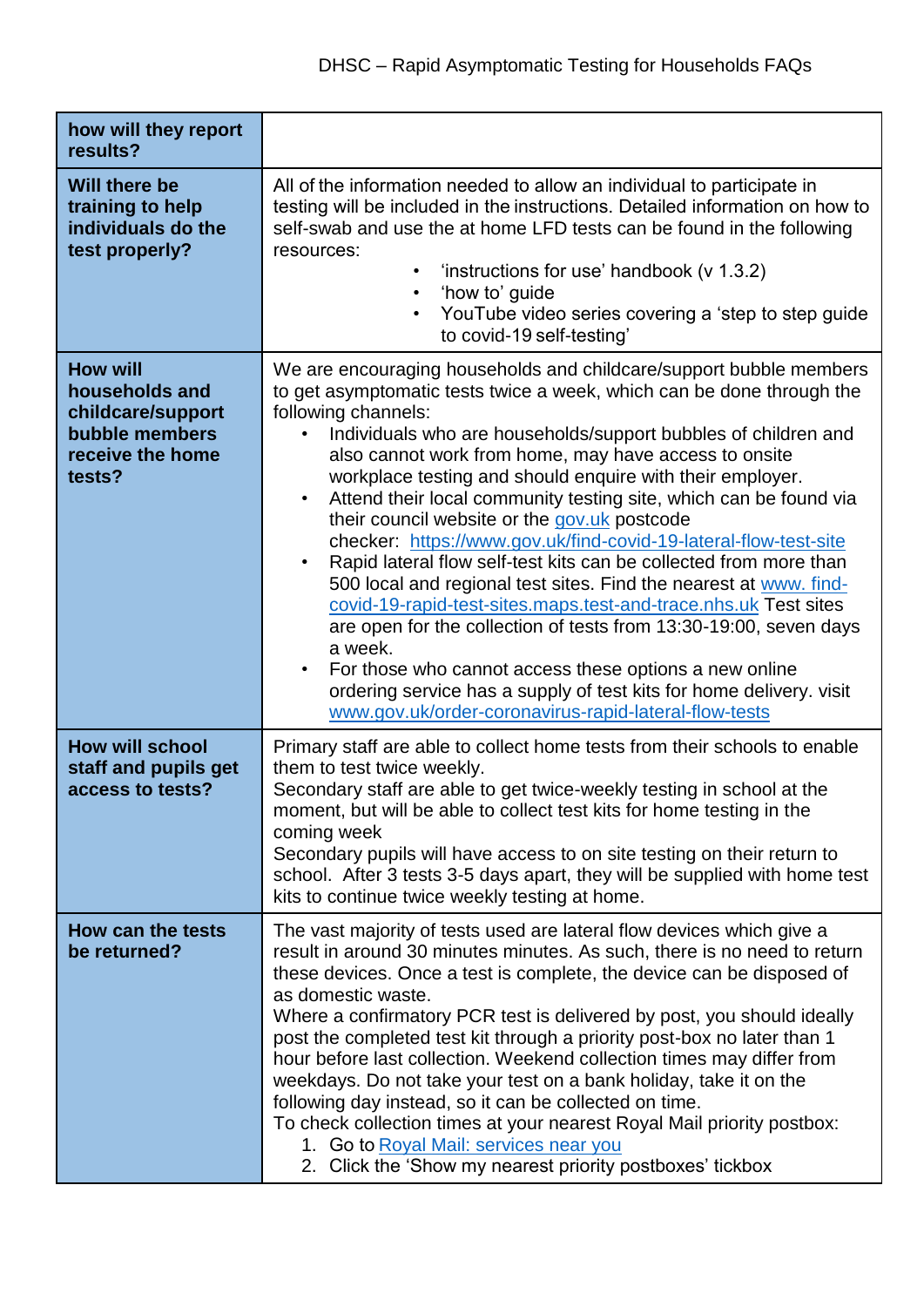|                                                                                                   | 3. Enter the postcode of where you're staying and select the<br>address<br>4. View priority postboxes near you and check the collection times<br>If you're unable to get to a priority postbox without using public<br>transport, or unable to follow the government's social distancing<br>guidelines, are shielding, classed as vulnerable, or too unwell to leave<br>your home, call us for guidance on when to take your test and how to<br>book a courier collection: People in England can call 119 (free from<br>mobiles and landlines) - Lines are open every day, 7am to 11pm.                                                                                                                                                                                                                                                                                                                                                                                                                                            |
|---------------------------------------------------------------------------------------------------|------------------------------------------------------------------------------------------------------------------------------------------------------------------------------------------------------------------------------------------------------------------------------------------------------------------------------------------------------------------------------------------------------------------------------------------------------------------------------------------------------------------------------------------------------------------------------------------------------------------------------------------------------------------------------------------------------------------------------------------------------------------------------------------------------------------------------------------------------------------------------------------------------------------------------------------------------------------------------------------------------------------------------------|
| What if there are no<br>local community<br>testing sites? Isn't<br>this a postcode<br>lottery?    | As of 26 February, 296 out of 314 Lower Tier Local Authorities (LTLAs)<br>have started testing, with the remainder due to commence shortly. The<br>programme has been expanded until at least the end of June. The<br>current focus of community testing is on people who need to leave<br>home for essential reasons, such as those who are unable to work from<br>home, during the national restrictions so that we can protect their safety<br>and wellbeing. This enables Local Authorities to focus on the right<br>people in their areas and decide how the testing is best delivered.                                                                                                                                                                                                                                                                                                                                                                                                                                       |
| <b>What about false</b><br>negatives/positives?                                                   | Lateral Flow Device (LFD) tests have been widely and successfully<br>used to detect COVID-19 in asymptomatic individuals. Crucially, when<br>levels of virus are at their highest and people are most likely to pass on<br>the disease, lateral flow tests can detect the vast majority of cases.<br>No test is perfect, but the speed and convenience of LFD tests supports<br>detection of the virus in asymptomatic individuals who would not<br>otherwise be tested. LFD tests are either CE marked or approved by the<br>Medicines and Healthcare products Regulatory Agency (MHRA) and are<br>crucial in the fight against the virus.<br>Evaluations from Public Health England and the University of Oxford<br>show these tests are accurate and sensitive enough to be used in the<br>community.<br>All tests have false negatives and false positives to some degree. If an<br>individual with a negative result goes on to develop symptoms, they<br>must self-isolate and book a test as per the government guidelines. |
| Will there be a<br>helpline/support for<br>households and<br>childcare/support<br>bubble members? | People in England can call 119 (free from mobiles and landlines) - Lines<br>are open every day, 7am to 11pm.                                                                                                                                                                                                                                                                                                                                                                                                                                                                                                                                                                                                                                                                                                                                                                                                                                                                                                                       |
| When can<br>households and<br>childcare/support<br>bubble members<br>start getting a test?        | Asymptomatic testing for household and childcare/support bubble<br>members will be made available to eligible individuals from 1st March.                                                                                                                                                                                                                                                                                                                                                                                                                                                                                                                                                                                                                                                                                                                                                                                                                                                                                          |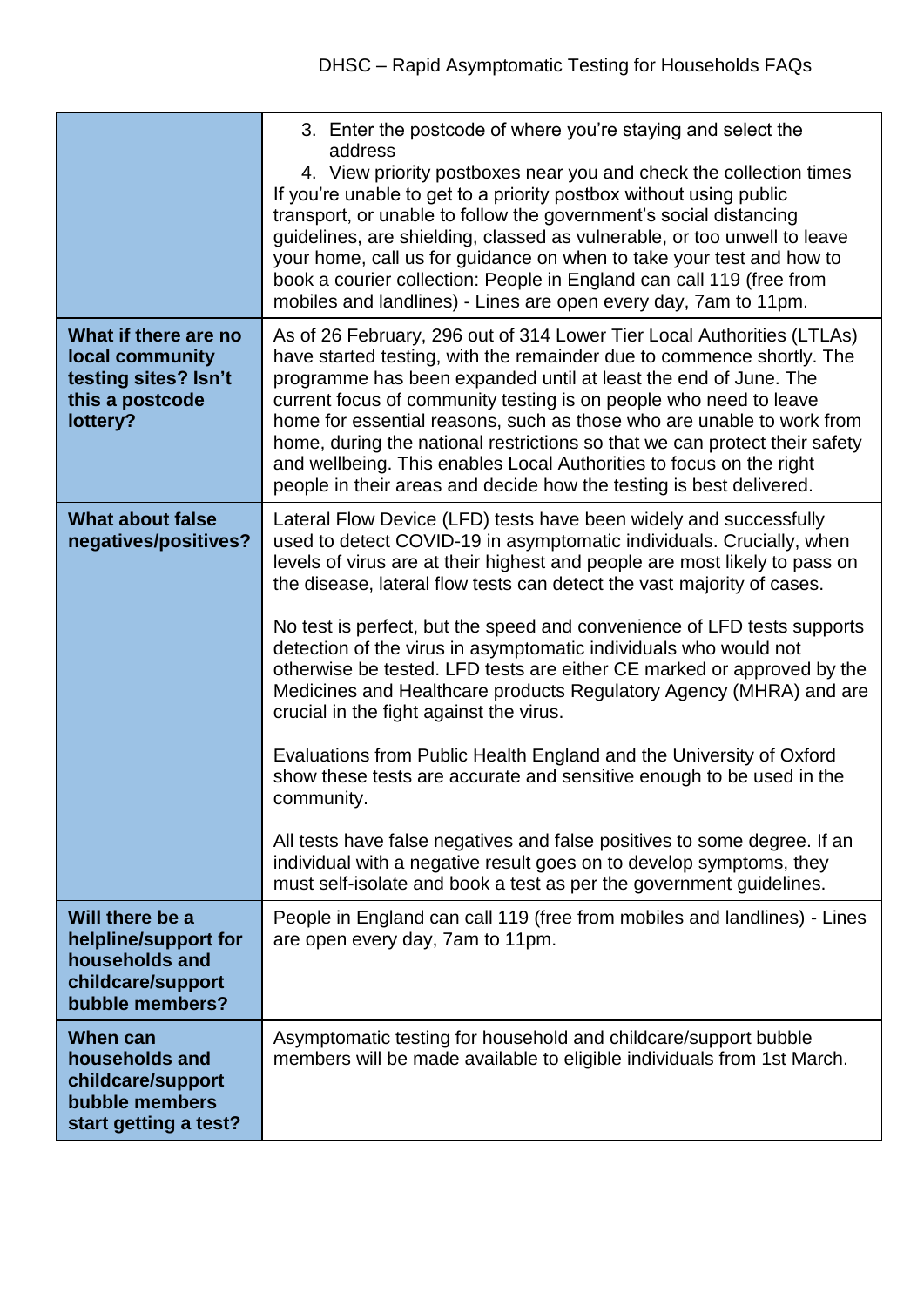| If someone else in<br>my<br>household/bubble<br>tests positive but I<br>test negative do I<br>still need to isolate?                                                         | Yes                                                                                                                                                                                                                                                                                                                                                                                                                                                                                                                               |
|------------------------------------------------------------------------------------------------------------------------------------------------------------------------------|-----------------------------------------------------------------------------------------------------------------------------------------------------------------------------------------------------------------------------------------------------------------------------------------------------------------------------------------------------------------------------------------------------------------------------------------------------------------------------------------------------------------------------------|
| If I test positive<br>does my primary<br>school aged child<br>need to have a test?                                                                                           | As a close contact of a positive case, they should self-isolate for 10<br>days                                                                                                                                                                                                                                                                                                                                                                                                                                                    |
| If the parent of a<br>child in my class<br>tests positive does<br>the whole class<br>have to isolate?                                                                        | Only close contacts of the positive case need to self-isolate. This will be<br>determined for those in school, by the school. It will be determined for<br>those outside of school by NHS Test & Trace.                                                                                                                                                                                                                                                                                                                           |
| My child has been<br>tested at school and<br>is positive, should I<br>have a test using<br>one of these home<br>kits or go to a PCR<br>testing site?                         | If someone in your household tests positive for COVID-19. Stay at home<br>and self-isolate. Do not go to work, school or public areas and do not<br>use public transport. If you develop symptoms while you are isolating,<br>arrange to have a COVID-19 PCR test. If your result is positive, follow<br>the advice for people with COVID-19 to stay at home and start a further<br>full 10 day isolation period. You don't need to take a test if you don't<br>have symptoms but you still need to self- isolate.                |
| There are multiple<br>adults living in my<br>household, can I<br>order home testing<br>kits for all of them<br>as one request or<br>does this need to be<br>done separately? | During the online ordering process, you will be guided through a series<br>of questions to help you access the most appropriate testing channel<br>based on your household situation. If you are directed to collect tests<br>from a local test site you will be provided with 2 boxes that contain 7<br>tests each (14 tests) based on your household taking twice weekly tests.<br>If you have a larger household, or are also collecting for your childcare<br>bubble you may be eligible to collect up to 4 boxes (28 tests). |
| My child has a<br>cough/fever/loss of<br>smell or taste -<br>should I use one of<br>these tests to check<br>if I have<br>coronavirus?                                        | Anyone who displays symptoms of coronavirus (COVID-19) can and<br>should get a PCR test. You can find your nearest test centre through the<br>online booking portal: www.gov.uk/get-coronavirus-test. Tests can also<br>be booked online through the NHS website or ordered by telephone via<br>NHS 119 for those without access to the internet.                                                                                                                                                                                 |
| Can you please<br>supply a list of the<br>occupations<br>associated with<br>schools that will<br>also have access to<br>testing?                                             | Rapid LFD testing is available for staff at state-maintained,<br>$\bullet$<br>private, voluntary and independent nurseries, primary and<br>secondary schools and colleges<br>All primary schools, school-based nurseries and maintained<br>$\bullet$<br>nursery schools are receiving supplies of home testing kits to<br>offer to all their staff – staff are will be asked to take their kits<br>home and self-swab twice a week.<br>All school staff will be eligible for testing.<br>$\bullet$                                |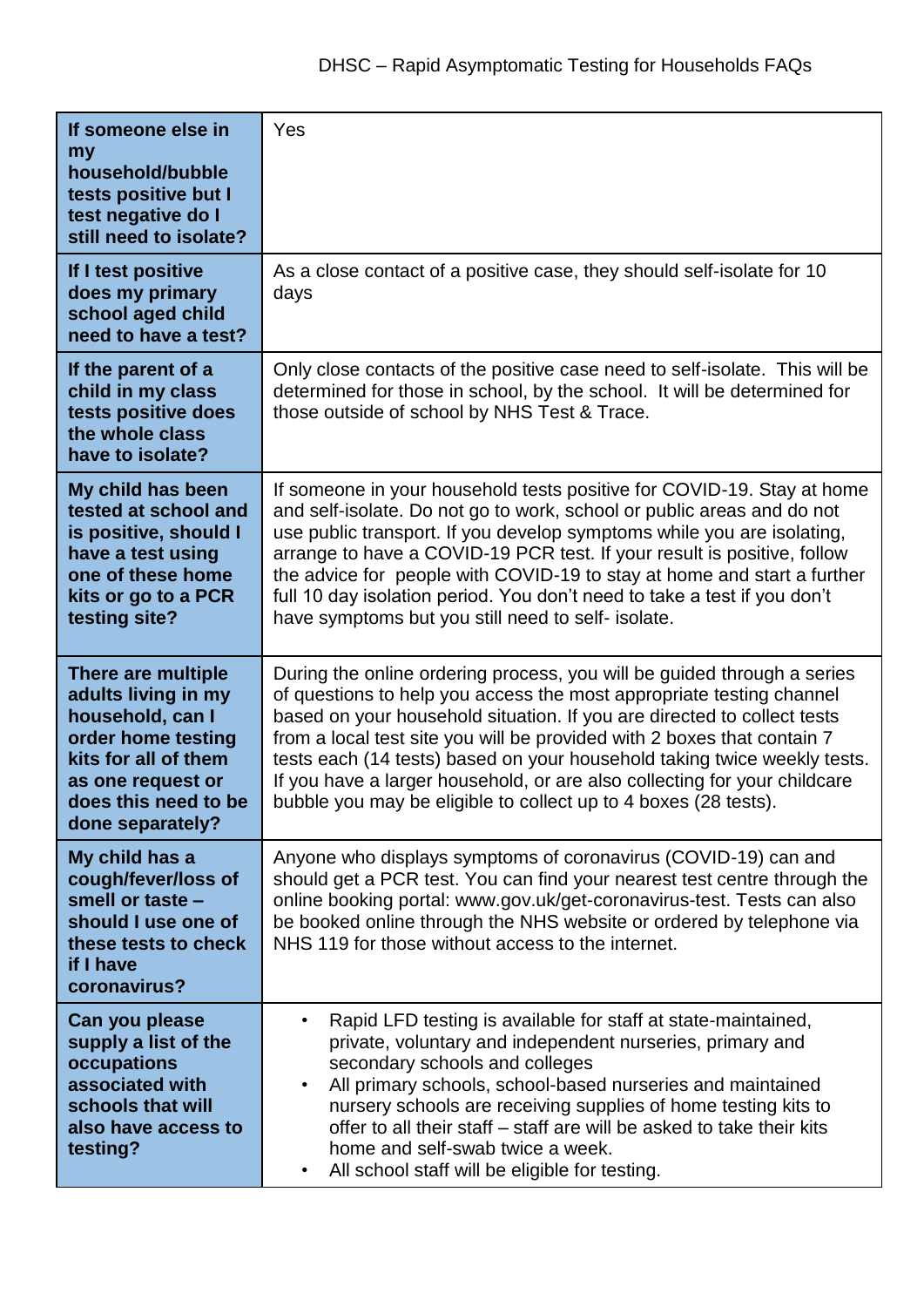| <b>How does this</b><br>testing programme<br>fit with the vaccine<br>programme? | This testing forms part of our roadmap out of lockdown, with primary<br>and secondary schools returning to classrooms from 8 March. It is<br>imperative we continue to test to help identify people with COVID-19,<br>including up to one in three people who have no symptoms, while the<br>vaccine rollout progresses. Thus far we have vaccinated over 17 million<br>people from the most at risk groups in the UK.<br>Testing should continue even for those who have been vaccinated.<br>Clinical trial evidence demonstrates that the vaccine reduces clinically<br>severe infection and severe disease. The impact of the vaccine on<br>preventing transmission remains unknown and individuals who have<br>been vaccinated may still carry and be able to transmit the virus. We<br>advise anyone who has been vaccinated to continue to observe national<br>restrictions and engage with the asymptomatic LFD testing. |
|---------------------------------------------------------------------------------|---------------------------------------------------------------------------------------------------------------------------------------------------------------------------------------------------------------------------------------------------------------------------------------------------------------------------------------------------------------------------------------------------------------------------------------------------------------------------------------------------------------------------------------------------------------------------------------------------------------------------------------------------------------------------------------------------------------------------------------------------------------------------------------------------------------------------------------------------------------------------------------------------------------------------------|
| Why is it needed?                                                               | Up to one in three people who have COVID-19 do not have symptoms<br>and could pass on the virus without knowing. As we begin on our<br>roadmap out of lockdown it is important we provide testing to identify<br>potential outbreaks and help break the chains of transmission.<br>The asymptomatic testing expansion will help to break the chains of<br>transmission of coronavirus (COVID-19) in education settings by<br>identifying asymptomatic positive cases. Those who test positive will<br>then self-isolate, helping to reduce transmission of the virus. The<br>asymptomatic testing programme does not replace the Government's<br>current testing policy for those with symptoms. Staff and pupils across<br>FE Colleges, Secondary Schools, Primary schools, school-based<br>nurseries and maintained nurseries who experience symptoms of Covid-<br>19 should self-isolate immediately and arrange a test.     |
| Why are we not<br>testing primary<br>school children?                           | Public Health England have advised that as the rates of COVID amongst<br>primary school pupils broadly reflect the wider community prevalence,<br>and serious COVID related illness is rare in children, regular testing<br>would be very unlikely to keep schools open. In addition, there is no<br>clear indication that any benefit gained by testing this group would<br>outweigh the negative impact on a child's wellbeing with regular<br>swabbing.                                                                                                                                                                                                                                                                                                                                                                                                                                                                      |
| Who is eligible?                                                                | This testing is available for households and childcare or support bubbles<br>of primary and secondary school age children, as part of plans for<br>schools reopening.                                                                                                                                                                                                                                                                                                                                                                                                                                                                                                                                                                                                                                                                                                                                                           |
| What counts as a<br>bubble?                                                     | A support bubble is a support network which links 2 households. Once<br>you're in a support bubble, you can think of yourself as being in one<br>'household'. It means you can have close contact with the other<br>household in your bubble as if they were members of your own<br>household. To check if you meet certain eligibility<br>rules, follow the guidance on Making a support bubble with another<br>household.<br>A childcare bubble is where one household links with one other<br>household to provide informal childcare to anyone under 14. All adults in<br>both households must agree to this arrangement. 'Informal' childcare<br>means it is unpaid and unregistered. Members of either household can                                                                                                                                                                                                      |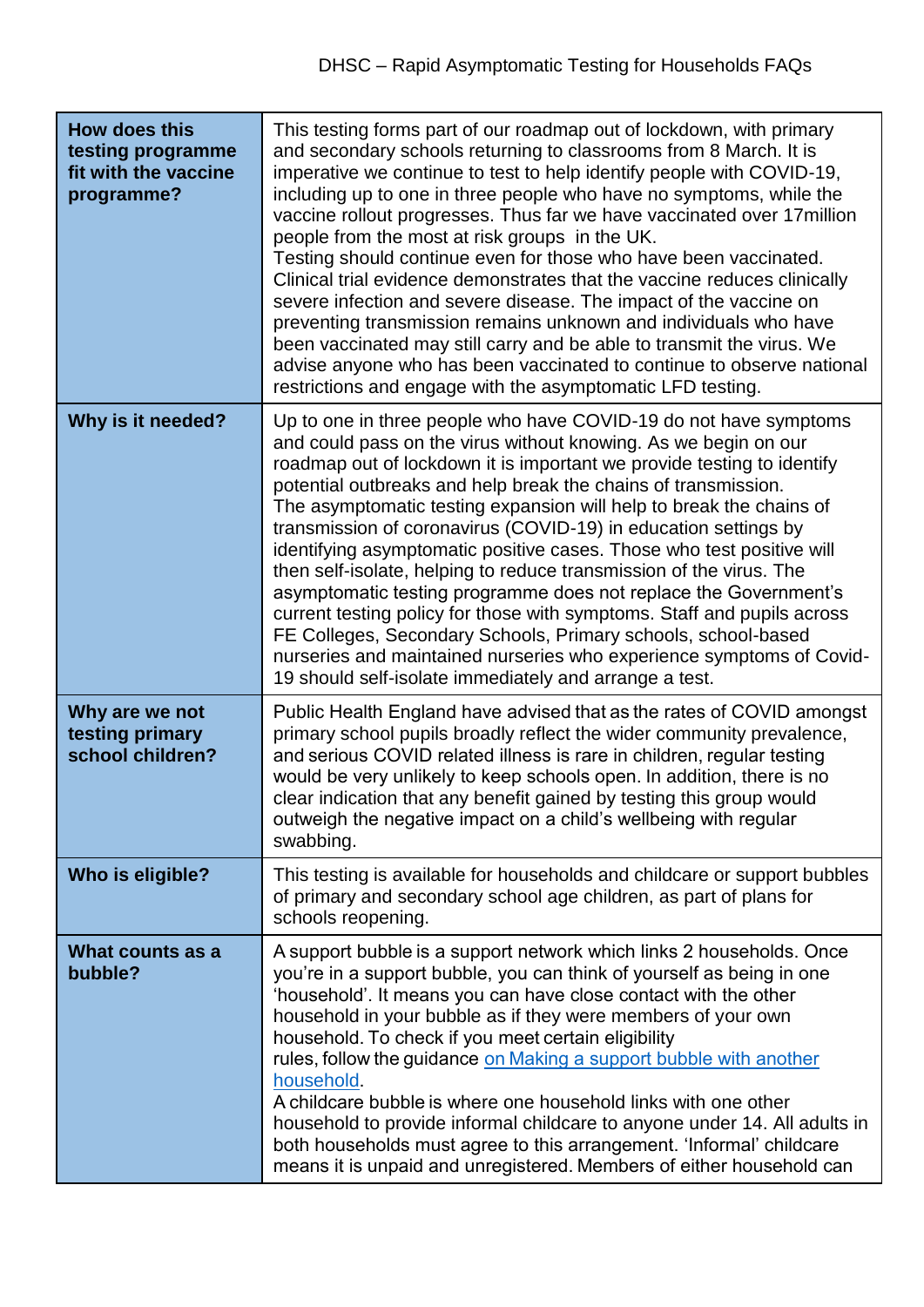|                                                                                                                                                      | provide childcare in a home or public place. This includes overnight<br>care. You can only have one childcare bubble with one other household.<br>This means no household should be part of more than one childcare<br>bubble. You can only use a childcare bubble for childcare. You cannot<br>use a childcare bubble to mix with another household for other reasons.                                                                                                                                                                                                                                                                                                                                                                                                                                                                                                         |
|------------------------------------------------------------------------------------------------------------------------------------------------------|---------------------------------------------------------------------------------------------------------------------------------------------------------------------------------------------------------------------------------------------------------------------------------------------------------------------------------------------------------------------------------------------------------------------------------------------------------------------------------------------------------------------------------------------------------------------------------------------------------------------------------------------------------------------------------------------------------------------------------------------------------------------------------------------------------------------------------------------------------------------------------|
| How many tests am<br>I allowed to pick up<br>from a test site?                                                                                       | During the online ordering process, you will be guided through a series<br>of questions to help you access the most appropriate testing channel<br>based on your household situation. If you are directed to collect tests<br>from a local test site you will be provided with 2 boxes that contain 7<br>tests each (14 tests) based on your household taking twice weekly tests.<br>If you have a larger household, or are also collecting for your childcare<br>bubble you may be eligible to collect up to 4 boxes (28 tests).                                                                                                                                                                                                                                                                                                                                               |
| How can I find a<br>collection site?                                                                                                                 | There are over 500 local and regional test sites offering a collection<br>service. Find your nearest at<br>https://find-covid-19-rapid-test-sites.maps.test-and-trace.nhs.uk/                                                                                                                                                                                                                                                                                                                                                                                                                                                                                                                                                                                                                                                                                                   |
| How do I report my<br>results?                                                                                                                       | Individuals with a positive LFD result will need to self-isolate<br>immediately in line with the stay-at-home guidance. They should report<br>their results to NHS Test and Trace as soon as the test is complete, as<br>set out in the test kit instructions and self-report gov.uk page. This will<br>enable NHS Test and Trace to monitor the spread of the virus.<br>They should also inform their educational setting of their result so the<br>setting can identify close contacts. They must book a confirmatory PCR<br>test online, then continue to isolate for 10 days if the PCR test result is<br>positive. The individual should also inform their school, college or<br>nursery of a positive PCR result.<br>If you have a negative PCR test following a positive LFD test, you and<br>your household can stop isolating as per the NHS stay at home<br>guidance. |
| How long will we<br>need to do this<br>testing for?                                                                                                  | Rapid and regular testing will be available throughout the term time and<br>the two-week Easter holiday.                                                                                                                                                                                                                                                                                                                                                                                                                                                                                                                                                                                                                                                                                                                                                                        |
| <b>Where do</b><br>multigenerational<br>families access<br>asymptomatic<br>testing?                                                                  | We encourage multigenerational families to get asymptomatic tests<br>through the following channels:<br>Attend a Community Testing site available in their area;<br>Collect a home test kit from a Collection Point (RTS / LTS /<br>٠<br>$MTU$ );<br>Order a home test kit online.<br>$\bullet$                                                                                                                                                                                                                                                                                                                                                                                                                                                                                                                                                                                 |
| <b>Where do families</b><br>with one partner<br>childminding and<br>another unable to<br>work from home<br><b>access</b><br>asymptomatic<br>testing? | We encourage families with one partner childminding and another<br>unable to work from home to get their asymptomatic tests through the<br>following channels:<br>Attend a Community Testing site available in their area;<br>Collect a home test kit from a Collection Point (RTS / LTS /<br>٠<br>MTU);<br>Order a home test kit online.<br>$\bullet$                                                                                                                                                                                                                                                                                                                                                                                                                                                                                                                          |